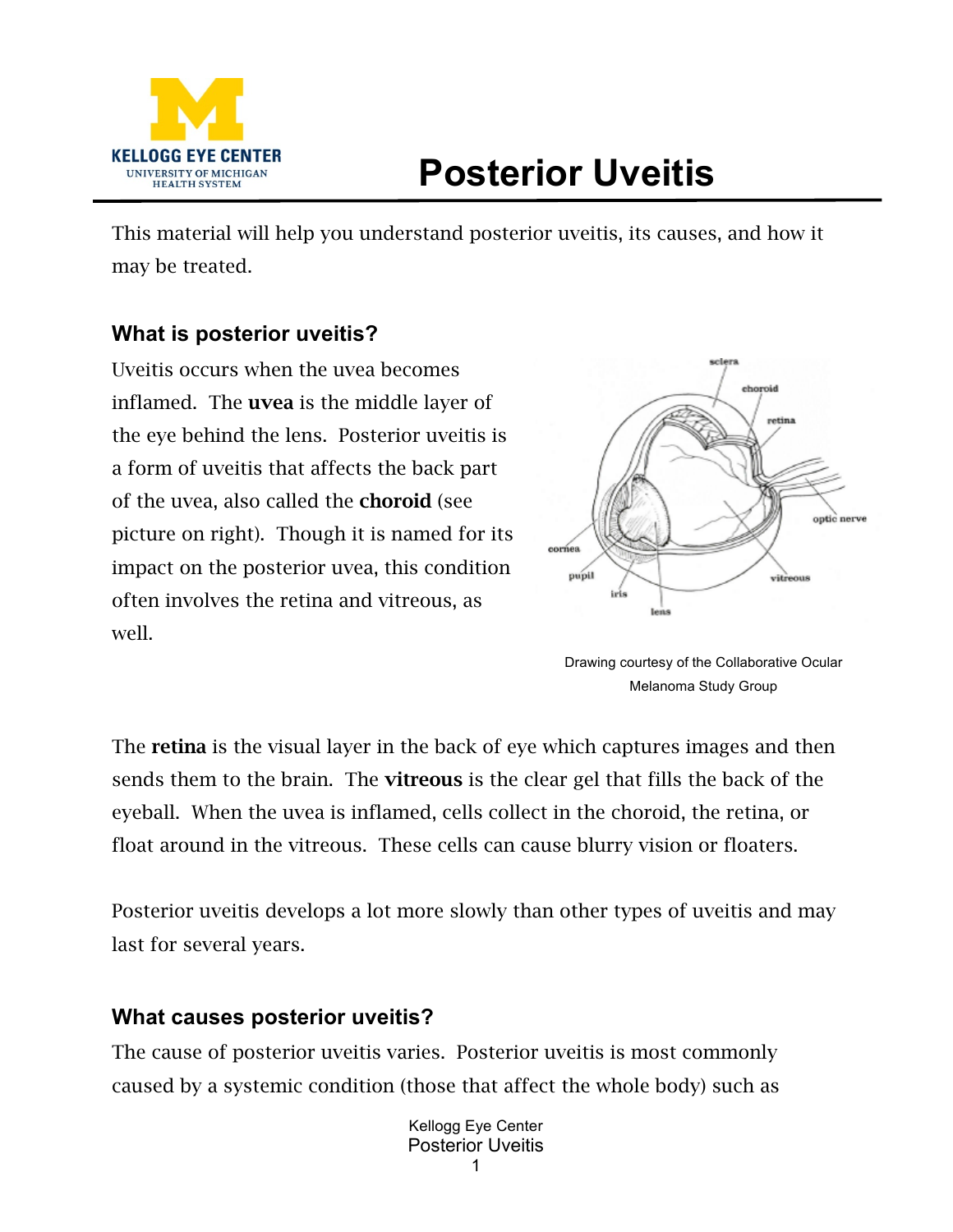rheumatoid arthritis, lupus, or sarcoidosis. Some infections such as toxoplasmosis, shingles, or herpes simplex may also lead to posterior uveitis. In many cases, the cause may be unknown.

## **How is posterior uveitis treated?**

Posterior uveitis may scar the inside of eye and lead to other conditions that can cause vision loss. For this reason it should be treated as soon as possible. Treatment for posterior uveitis usually depends on the cause. Your doctor will likely prescribe steroid pills to reduce inflammation. In more severe cases, injection of steroid into the eye is necessary. If your case is caused by a condition affecting your whole body, then your doctor will prescribe medicines to treat that condition.

You and your eye doctor will decide the treatment plan that is best for you.

**For more information, scan these codes with your smartphone or visit the websites listed.**



http://www.kellogg.umich.edu/patientcare/conditions/uveitis.html